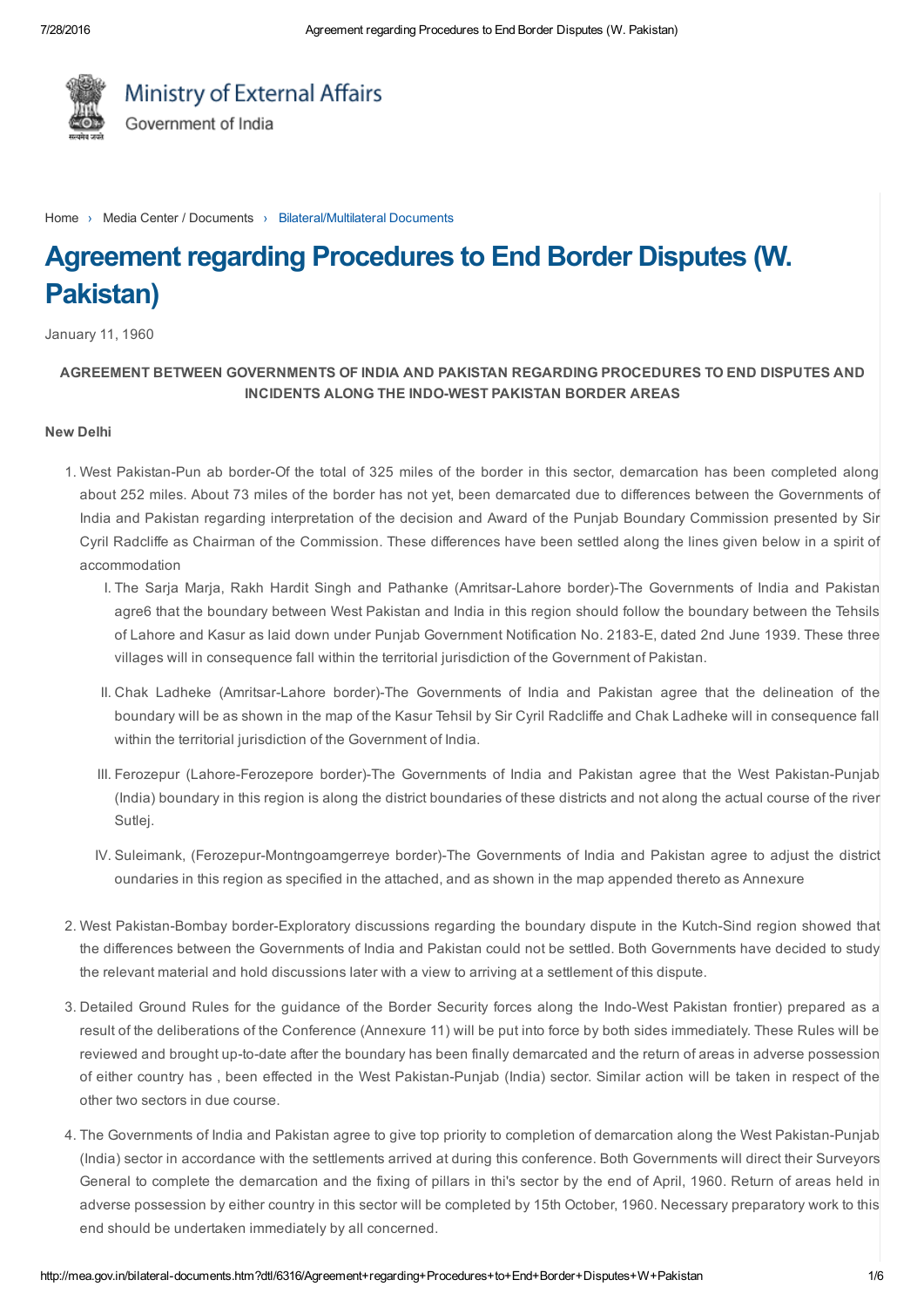(Sd.) M.J. DESAI,

Commonwealth Secretary Ministry of External Affairs, Government of India.

# (Sd) J.G. KHARAS,

Joint Secretary Ministry of Foreign Affairs and Commonwealth Relations, Government of Pakistan.

New Delhi :

January 11, 1960.

# SCHEDULE: REFERRED TO IN PARA 1 (iv)

- 1. The boundary between Pakistan and India in the vicinity of Suleimanke headworks will be along the line marked A B C D E F G H I J K L M in the map at Annexure 1. The points A and M represent the junction of this section of the boundary with the boundary between Ferozepur and Montgomery districts. The portion A B C D E F will follow the boundary of the original area acquired for the Suleimanke Headworks subject to the modification in respect of the reach D to F as specified in para 2. From F to G it will follow the alignment of the existing Left Marginal Bund. From G to H it will follow the dotted straight line shown in the map as closely as practicable subject to such adjustments in alignment at site as may be required from technical considerations to be decided mutually after carrying out necessary surveys. From H to K viz. RD 47,500, the boundary will follow the alignment of the existing marginal bund. From K to L it will follow the alignment of the existing new Hasta bund. From L it will run in a straight line to the apex point of the bulge in the district boundary, as shown on the map.
- 2. The boundary will run at a distance of 50 feet from the outer toe of the existing Left Marginal Bund in all the reaches where the boundary as defined in para I above runs along it, i.e. from D to G and from H to K. In the reach from G to H it would similarly be placed 50 feet from the outer toe of the proposed bund. In the reach K to L, the boundary will run at a distance of 100 feet from the eastern toe of the existing new Hasta bund.
- 3. The two parties recognise that they have common and mutual interest in the proper upkeep and maintenance of the Left Marginal Bund at Suleimanke, and to that end, they declare their intention to co-operate by mutual agreement to the fullest possible extent. In particular,
- 1. Each party will maintain in its territory according to the following specifications the portion of the Left Marginal Bund that will lie in Pakistan or continue to be in India
	- I. Top width 25 feet
	- II. Side slope on the River side 3 to 1
	- III. Outer slope 2 to I
	- IV. Free Board above the highest flood level on record as on
	- 10-1-1960 -5 feet minimum
- 2. Each party will carry out annual river survey in its own territory upto the conventional distance upstream of the Barrage at Suleimanke, and exchange it with the other party.
- 3. The representatives of either party will be allowed to inspect the Left Marginal Bund in the territory of the other party at regular intervals that may be mutually fixed or at any time when either party makes a special request. Such inspections will be made jointly by the representatives of both parties, and each. party will afford all necessary facilities to the other party.
- (Sd.) S.N. RAVIKANT, 10-1-1960 C.E. Irrigation, Punjab (India)
- (Sd.) M.J. DESAI.
- (Sd.) M. MAHBOOB, 10-1-1960 Chief Engineer, Irrigation West Pakistan.

# (Sd.) J.G. KHARAS

# ANNEXURE I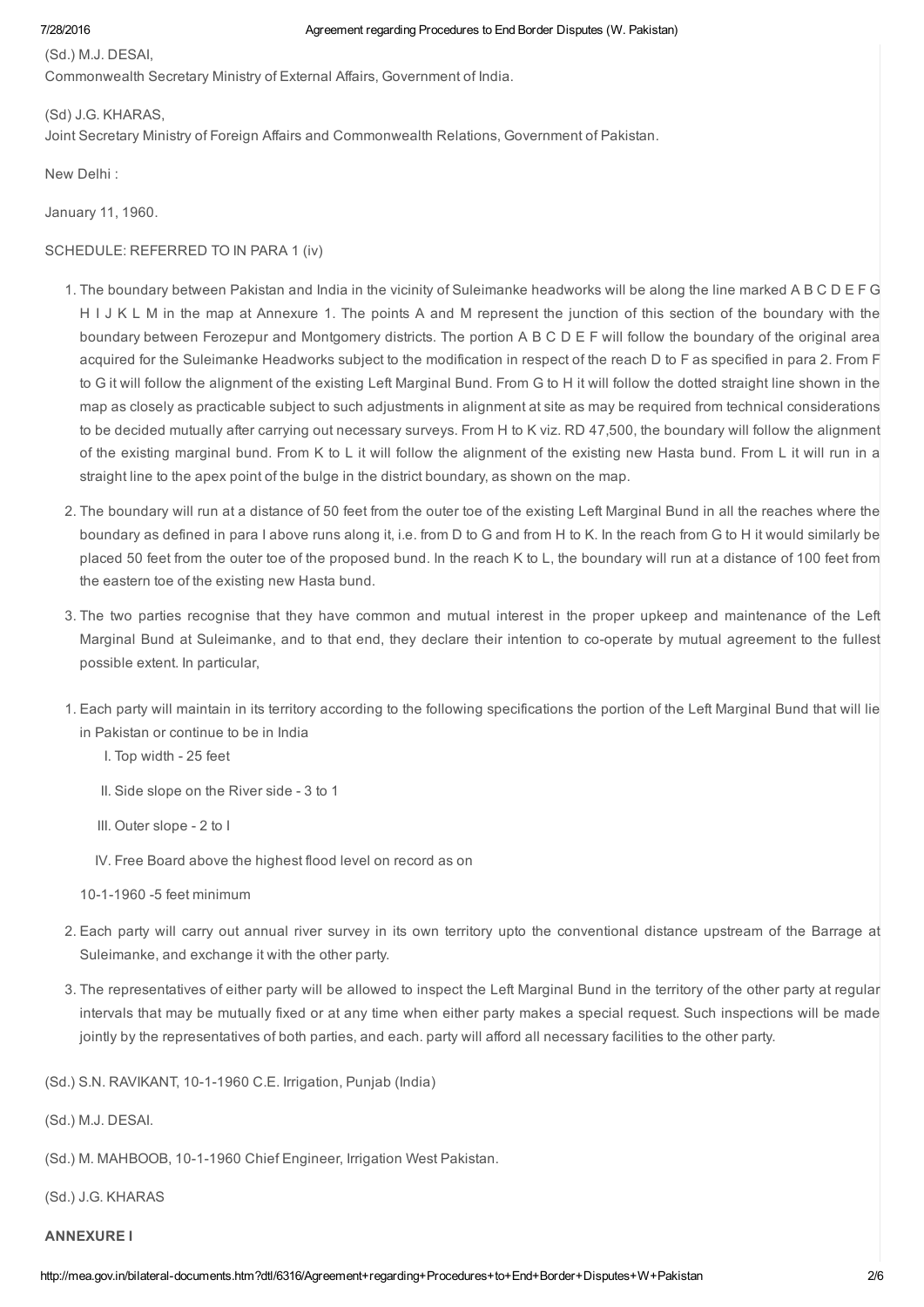(Not Printed)

### ANNEXURE

## GROUND RULES FOR BORDER GUARDS

In pursuance of the directive given to the sub-committee these ground rules were formulated by Lt. Gen. P.N. Thapar, GOC-in-C, Western Command (India) and Lt. Gen. Bakhtiar Rana, SQA, MC Corps, Commander, Pakistan. In their deliberations they were assisted from the Pakistan side by Brig. Said-ud-Din, Director-General, West Pakistan Rangers, Brig. Tikka Khan and Mr. M.S. Koreishi, PFS, Under Secretary, Ministry of Foreign Affairs, and on the Indian side by Shri Bhagwan Singh Rosha, IPS, DIG, PAP., Brig. Gurbakhsh Singh, Shri Govardhan, IPS, IG. Rajasthan, Shri V.G. Kanetkar, IP., DIG., Bombay and Shri M.M. Sen, I.C.S., Deputy Secretary, Ministry of Defence. The ground rules formulated in this paper are applicable to the West Pakistan-Punjab (India), West Pakistan-Rajasthan and West Pakistan-Bombay border.

On this border the security forces of both the countries are located at some places in close proximity to each other, and to avoid any untoward incident and resulting tension, it is necessary that pending

Pakistan Border Issues (W. Pak.) I I Jan. 1960 305 the determination of the final boundary and the exchange of theWitorie, in adverse possession of the two Governments, the security forces of the two respective countries should observe the ground rules as laid down hereinafter..

On this frontier the de facto boundary is gener ' ally known to the security forces of both sides and the local population. Ih case of disputes arising in any sector, regarding the de facto boundary the status quo will be maintained by the local post commanders and a working boundary in the areas under dispute, should be decided upon by the officers mentioned in paragraph 4 below and jointly recorded in a descriptive manner and clearly identified on the ground.

This working boundary will be decided upon by the undermentioned assisted by appropriate Civil Officers :

(i) West Pakistan/Punjab (1) Border between the Director-General,

West Pakistan Rangers/rep. and the D.T.G., P-.A.P, Punjab (India)/rep.

West Pakistar./Rajasthan Border between the Director-General,

West Pakistan Rangers/rep. and D.I.G., RAC/rep.

(iii) West Pakistan/Bombay Border between the Di rector- General,

West Pakistan Rangers/rep. DIG., (HQ)/rep.

The de facto boundary may or may not coincide with the dejure international boundary and the observance of the de facto boundary by both sides will not commit the two Governments in any manner in respect of their dejure claim.

Neither side will have any permanent or temporary border security forces or any other armed personnel within 150 yards on either side of this de facto boundary and no picket forward posts or observation posts will be established within this area.

Notwithstanding the provisions of paragraph 6 above, both sides may

1. go right up to the de facto boundary in hot pursuit of an offender; (b) send patrols within the zone specified above upto the de facto boundary, provided :

The each side will inform the other about the actual patrol beat or any changes thereto if it falls within 50 yards of the boundary

2. patrols are small in numbers, i.e. not exceeding a section of one and ten;

(iii) patrols invariably move with flags; and

(iv) only personal weapons are carried by the patrols (no L.M.Gs. will be carried);

3. retain such pickets, forward posts and observation posts as are already established until the de jure boundary is finalised and return of territories under adverse possession takes place. A list of such posts on both sides will be exchanged by 1-2-60. New posts within the 150 yards belt on either side will only be established by mutual agreement.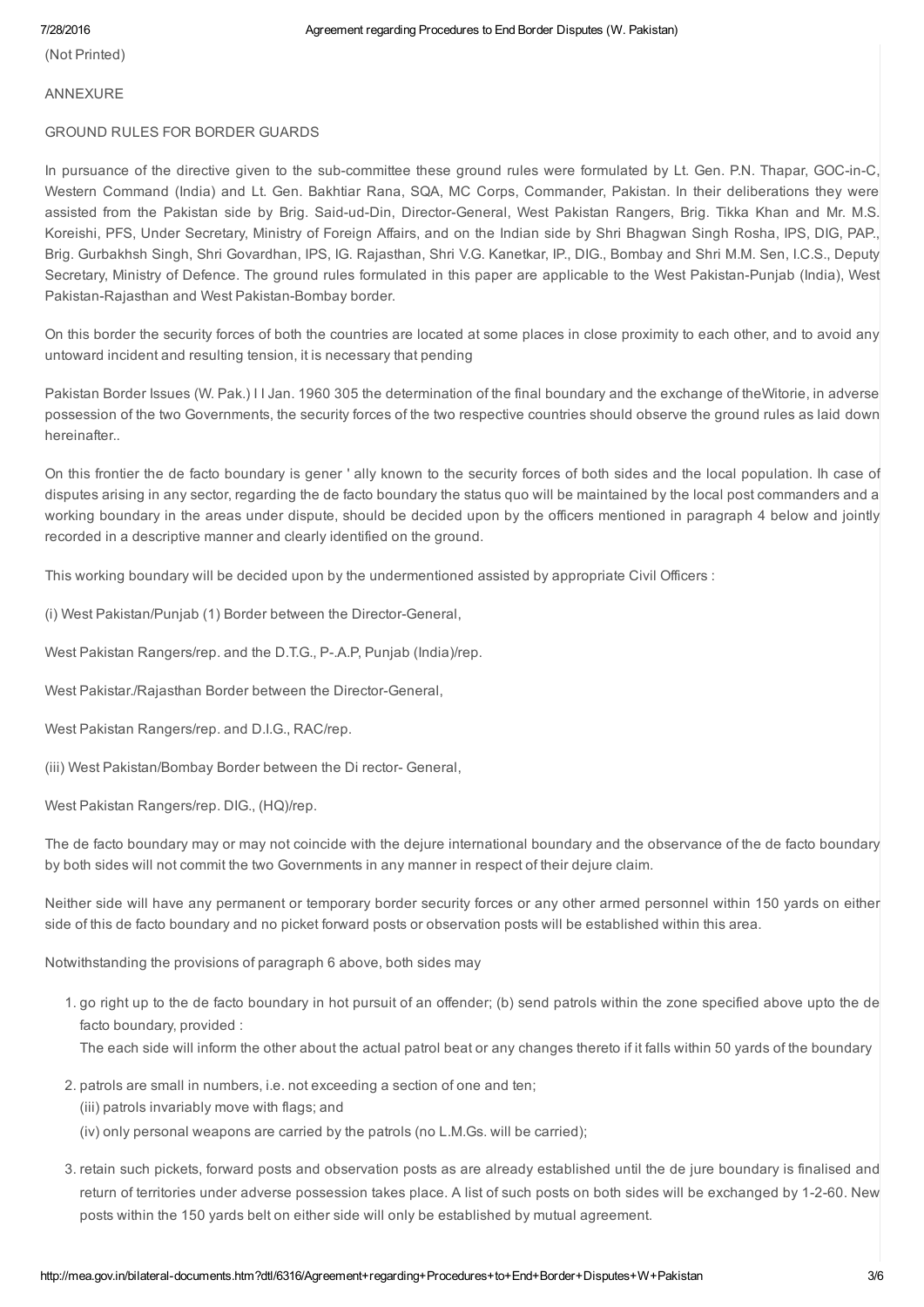#### 7/28/2016 Agreement regarding Procedures to End Border Disputes (W. Pakistan)

Defensive works existing within 150 yards on either side of the de facto/working boundary not included in the list mentioned in para 7(c) above must be destroyed or filled up by 15-3-1960 and reports to this effect will be exchanged by both sides.

Notwithstanding the provisions of paragraph 6 to 8 above, in areas regarding which disputes of title are already pending with the respective Governments for a decision, the status quo inclusive of defence and security measures will be strictly maintained until such time as the de jure boundary is finalised and the return of territories in adverse possession of the two countries takes place.

It will be the duty of the border security forces on either side to prevent armed civilians entering the 300 yards stretch of the border (150 yards on either side of the working boundary).

Border security forces of both sides are charged with the responsibility of preventing smuggling in their respective areas. Therefore, it is incumbent upon them to arrest smugglers of any nationality, whether armed or unarmed, and to deal with them under the law of the land.

In the case of local population, inadvertent crossings are likely to take place alongwith border. The border security forces, after satisfying themselves that the crossing was done inadvertently, shall immediately return the persons concerned to the opposite commanders at officers level.

Whenever the personnel of the border forces of either country inadvertently stray across the border line information about it should be immediately conveyed to the nearest post of the other side and the personnel must be handed back without delay to their nearest post along with their arms and ammunition etc. if any, through Gazetted Officers/Upper Subordinates of both sides.

Bonafide governmental bodies e.g. survey parties, etc., whilst operating in the border area shall not be interfered with. The programme of such parties will be notified to both sides by the Government concerned-at least a month ahead. Such parties will report to the nearest post of their own country before starting the work.

Whenever any cattle are alleged to have been lifted across the border a report, to be lodged with the opposite border post commander to whom the details such as the tracks of the cattle and of the criminals involved will be handed over. The Border Post Commanders concerned will acknowledge receipt of the report and then inform the nearest Police Station in their own country who will make all efforts to recover the cattle. After recovery the cattle must be handed back immediately to the Police Officers on the opposite side.

Grazing of unattended cattle on the border shall be discouraged. In the case of stray cattle these will be returned immediately by the Border Post Commanders to their opposite numbers after having satisfied themselves that the cattle have in actual fact strayed from across the border.

The S.Ps of Border Districts will also attend where necessary the monthly border meetings for the purpose of exchange of cattle and discussing border crimes.

The duties of the Sub-centres/Wing Commanders/S.Ps and lower Commanders in their respective areas of responsibility shall be as under :

- 1. They will maintain close liaison with their opposite numbers.
- 2. They will, by frequent visits, make themselves known to the Border Security Forces of.the opposite side.
- 3. They will receive all complaints regarding border violation/ tension. They will immediately hold a joint enquiry not later than 24 hours of the information report. Where this is not possible due to long distances and difficulties of communications, the joint enquiry should be held as soon as possible.
- 4. Where two border posts are situated in close proximity to each other and it is possible for them to communicate by flags, any commander who wishes to meet his counterpart, will wave a flag of the specifications given in paragraph 23 below and will proceed to the border unarmed without any escort to a pre-arranged place. The opposite commander or the senior officer on seeing the flag, will acknowledge the signal and proceed to the place of meeting also with a flag unarmed and without escort. The use of flags shall be introduced by 15-2-1960.

Where the posts are separated by a long distance, contact will be established in the following manner :

A party consisting of I and 6 armed with their personal weapons for their own protection and carrying the appropriate flag will proceed to the post of the other side. On arrival within 300 yards of this post, they will establish a temporary base and send forward two men unarmed with the appropriate flags to make necessary contact.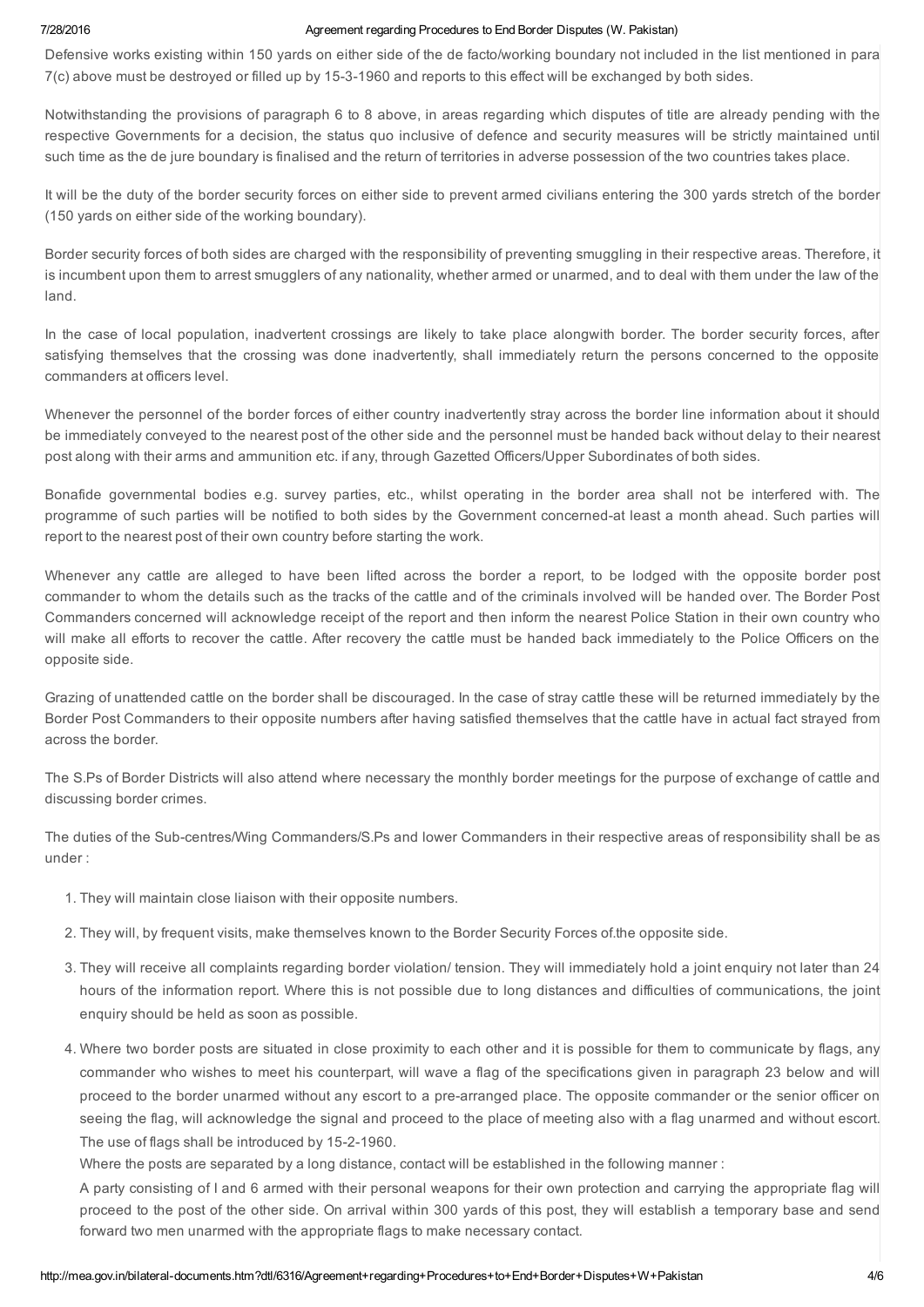#### 7/28/2016 Agreement regarding Procedures to End Border Disputes (W. Pakistan)

- 5. Nationals of both the countries, while cultivating land upto the de facto boundary of the country concerned shall not be interfered with by the border security forces of the other side.
- 6. If a national of one country lays a fresh claim to land acro s the de facto border and takes any step in furtherance of that claim which is objected to by the other side, the two commanders will hold a joint enquiry on the spot and restrain the person from enforcing his claim until the matter is settled.

Where, due to the change in the course of a river, territory of one country is thrown on the other side, such change will NOT affect either the dejure or de facto position of the territory.

It is felt that the tension on the borders will be greatly minimised if there is close personal touch between commanders of the two border security forces and therefore the following periodic meetings are recommended :

- 1. Wing Comdrs Rangers (Pak)/ Monthly at the S.Ps of PAP/RAC (India) border. Special Reserve Police, Bombay, (India).
- 2. Officers mentioned in para 4 As required above or their representatives shall also meet. These officers will be authorised by their respective Governments to settle the disputes on the spot as far as possible.

The military commanders shall also meet as and when the situation demands and whenever they consider it necessary.

If unfortunately, in spite of this, firing occurs, the other side shall refrain from replying. The local commanders will get in touch with each other by telephone and will meet with a view to bringing about a cease-fire forthwith. After every firing incident, it is necessary for both sides to carry out a joint investigation, fix responsibility and submit their respective reports for information of their higher authorities.

In order to maintain close liaison between the border forces of the two countries, it is essential that adequate telephone and other communications are provided at various levels.

All pickets and patrols on both sides will have flags of the follow] rig description

Pickets

Pole Cloth Size 7 ft 4x3 feet

Colours India .... Orange

Patrols

Pole cloth 3 feet 2x2l/2 ft

Pakistan Blue.

I At night flags will be substituted by light signals (two red/verey 'ghts) or signal by torches as mutually arranged between the post commanders.

The areas:

Whenever there is a joint enquiry by D.Cs. or Commissioners on the two sides, the respective commanders of security forces I of shall also attend the meeting and submit for the information of the respective higher commanders their assessment of the situation created by the particular incident.

### Finally, we recommend

- 1. that the press on both sides should be persuaded to exercise restraint and not to publish exaggerated reports or inaterial which is likely to inflame the feelings of the population on both sides. Should incorrect reports be published, contradictions at a governmental level should be issued at the earliest opportunity;
- 2. that after the dejure boundary has been finalised and the return of territories in adverse possession has been effected these ground rules should be reviewed in order to bring them up-to-date.